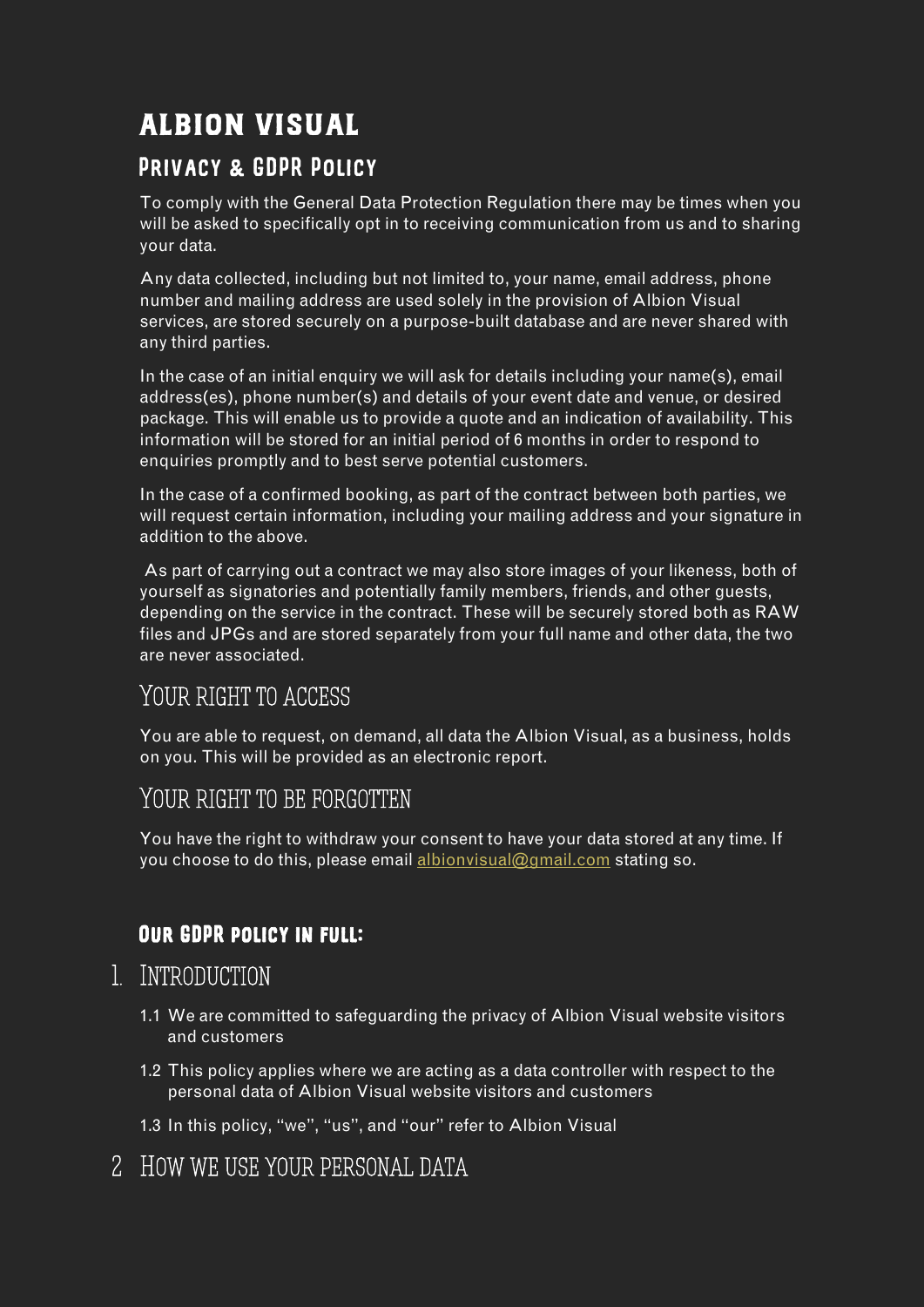- 2.1 In Section 2 we have set out:
	- (a) The general categories of personal data that we process;
	- (b) The purposes for which we may process personal data; and
	- (c) The legal bases of the processing
- 2.2 We may process data about your use of our website and services ("usage data"). The usage data may include your IP address, geographical location, browser type and version, operating system, referral source, length of visit, page views and website navigation paths, as well as information about the timing, frequency, and pattern of your service use. The source of the usage data is Google Analytics. This usage data may be processed for the purpose of analysing the use of the website and services. The legal basis for this processing is our legitimate interests, namely monitoring and improving our website and services.
- 2.3 We may process your personal data that is provided as part of an enquiry about our services ("enquiry data"). The enquiry data may include your name, contact telephone number, and email address, for the purpose of offering, marketing, and selling relevant goods and/or services to you. The legal basis for this processing is consent, namely taking steps, at your request, to provide information about our availability and services.
- 2.4 We may process your personal data that is provided in the course of the use of our services ("service data). The service data may include your name, contact telephone number, mailing address and email address. The service data may be processed for the purposes of providing our services, maintaining back-ups of our databases, and communicating with you. The legal basis for this processing is the performance of a contract between you and us and/or taking steps, at your request, to enter such a contract.
- 2.5 We may process information that you provide for publication on our website or social media ("publication data"). This publication data may be processed for the purposes of enabling such publication and marketing our website and services. The legal basis for this processing is consent.
- 2.6 We may process information relating to our customer relationships, including customer contact information ("customer relationship data"). The customer relationship data may include your name, your contact details, and information contained in communications between us and you. The customer relationship data may be processed for the purpose of managing our relationships with customers, communicating with customers, keeping records of those communications, and promoting our products and services to customers. The legal basis for this processing is consent.
- 2.7 We may process information relating to transactions, including purchases of goods and services that you enter into with us ("transaction data"). The transaction data may include your contact details, mailing address and the transaction details of the purchase (i.e. payment details). The transaction data may be processed for the purpose of supplying the purchased goods and services and keeping proper records of those transactions. The legal basis for this processing is the performance of a contract between you and us and/or taking steps, at your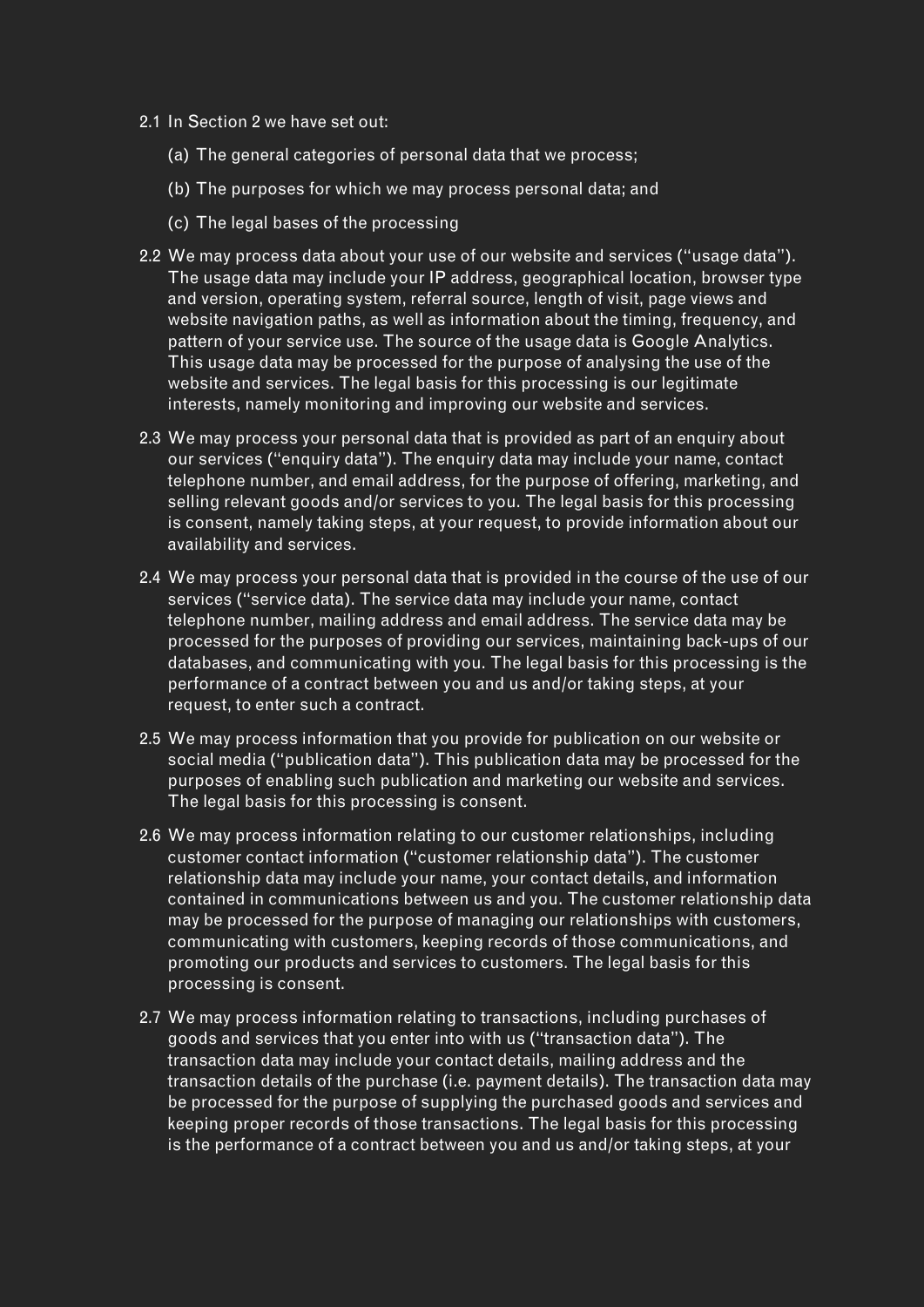request, to enter such a contract, and our legitimate interests, namely the proper administration of our website and business.

- 2.8 We may process information contained in or relating to any communication that you send to us ("correspondence data"). The correspondence data may include the communication content and metadata associated with the communication. Our website will generate the metadata associated with communications made using website contact forms. The correspondence data may be processed for the purpose of communicating with you and record keeping. The legal basis for this processing is our legitimate interests, namely the proper administration of our website and business and communications with users.
- 2.9 We may process any of your personal data identified in this policy where necessary for the establishment, exercise, or defence of legal claims, whether in court proceedings or in an administrative or out of court procedure. The legal basis for this processing is our legitimate interests, namely the protection and assertion of our legal rights, your legal rights, and the legal rights of others.
- 2.10 We may process any of your personal data identified in this policy where necessary for the purposes of obtaining or maintaining insurance coverage, managing risks, or obtaining professional advice. The legal basis for this processing is our legitimate interests, namely the proper protection of our business against risks.
- 2.11 In addition to the specific purposes for which we may process your personal data set out in Section 2 of this policy, we may also process any of your personal data where such processing is necessary for compliance with a legal obligation to which we are subject, or in order to protect your vital interest or the vital interests of another natural person.
- 2.12 Please do not supply any other person's details to us unless we prompt you to do so.

### 3 Providing your personal data to others

3.1 We may disclose your personal data to our insurers and/or professional advisers insofar as reasonably necessary for the purposes of obtaining or maintaining insurance coverage, managing risks, obtaining professional advice, or the establishment, exercise or defence of legal claims, whether in court proceedings or in an administrative or out of court procedure.

3.2 We may disclose your contact details to our suppliers or subcontractors insofar as reasonably necessary to deliver sub-contracted services or product orders. The legal basis for this processing is consent.

3.3 In addition to the specific disclosures of personal data set out in Section 3 of this policy, we may disclose your personal data, where such disclosure is necessary for the compliance with a legal obligation to which we are subject, or in order to protect your vital interests or the vital interests of another natural person. We may also disclose your personal data where such disclosure is necessary for the establishment, exercise, or defence of legal claims, whether in court proceedings or in administrative or out of court procedure.

### 4 TRANSFERS OF YOUR PERSONAL DATA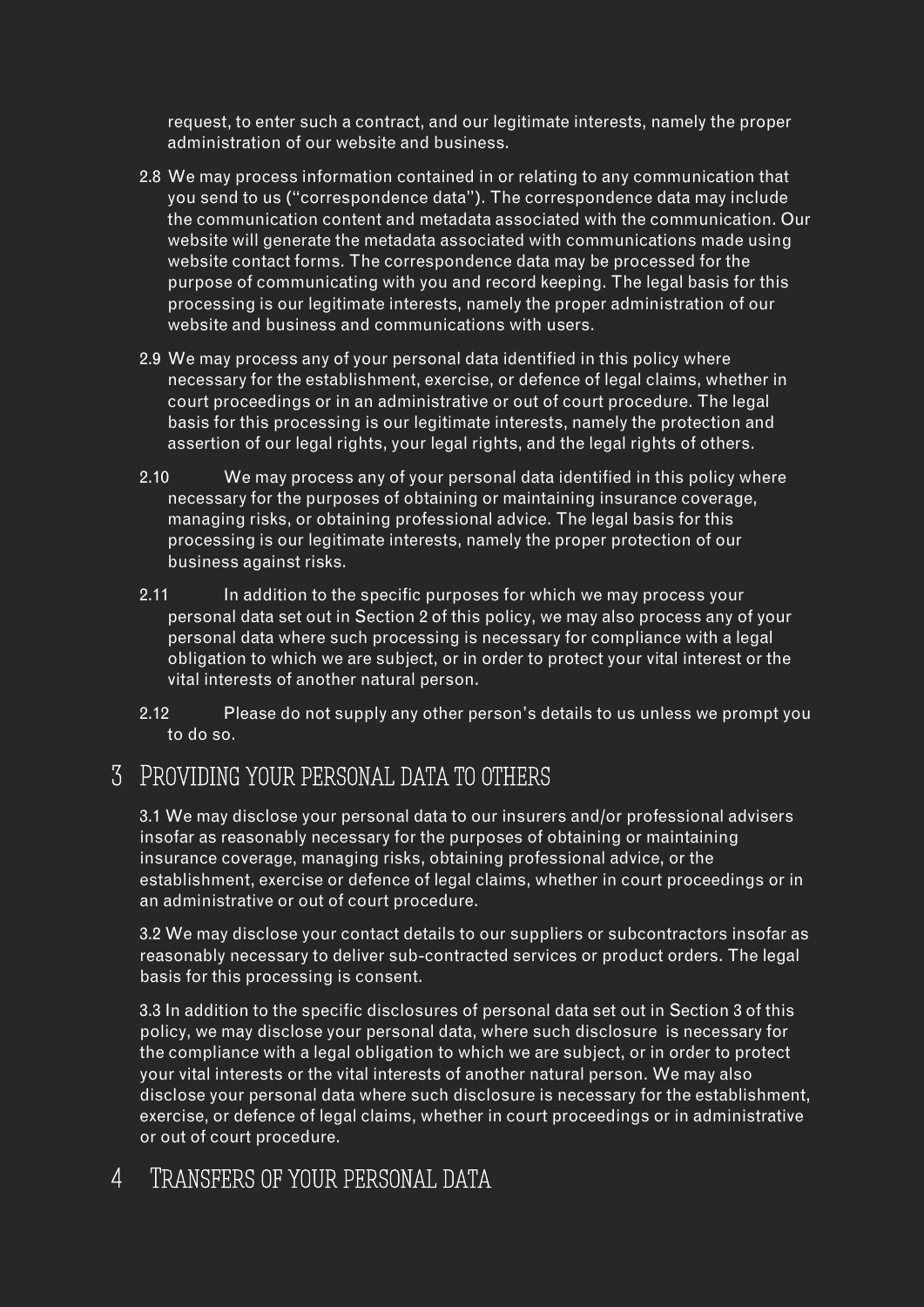4.1 In Section 4 of this policy, we provide information about the circumstances in which your personal data may be transferred, including to other countries outside the European Economic Area (EEA).

4.2 The hosting facilities of our website are situated in the UK

4.3 The location of our Image hosting service is situated in Europe. Access to this service will be GDPR compliant.

4.4 You acknowledge that personal data that you submit for publication through our website or services may be available, via the internet, around the world. We cannot prevent the use or misuse of such personal data by others.

### 5 Retaining and deleting personal data

5.1 Section 5 of this policy sets out our data retention policies and procedure, which are designed to help ensure that we comply with our legal obligations in relation to the retention and deletion of personal data.

5.2 Personal data that we process for any purpose or purposes shall not be kept for longer than is necessary for that purpose or those purposes.

5.3 We will retain your personal data as follows:

(a) invoices, contact and contact details will be retained for a maximum period of 6 years (statute of limitations) following final delivery of services

(b) Planning information, wedding or business details and customer notes will be kept for a minimum of one year and maximum of two years following final delivery of services

5.4 Notwithstanding the other provisions for Section 5 of this policy, we may retain your personal information where such retention is necessary for compliance with legal obligations to which we are subject, or in order to protect your vital interest or the vital interest of another natural person.

### 6 Amendments

6.1 We may update this policy at any time by publishing a new version on our website.

6.2 You should check this page occasionally to ensure you are happy with any changes to this policy.

6.3 We will notify you of any significant changes to this policy by email

# 7 Your rights

7.1 In Section 7 of this policy we have summarised the rights you have under data protection law. Some of the rights are complex and not all details have been included in our summaries. Accordingly, you should read the relevant laws and guidelines from the regulatory authorities for a full explanation of these rights.

7.2 Your principle rights under data protection law are:

- (a) the right to access;
- (b) the right to rectification;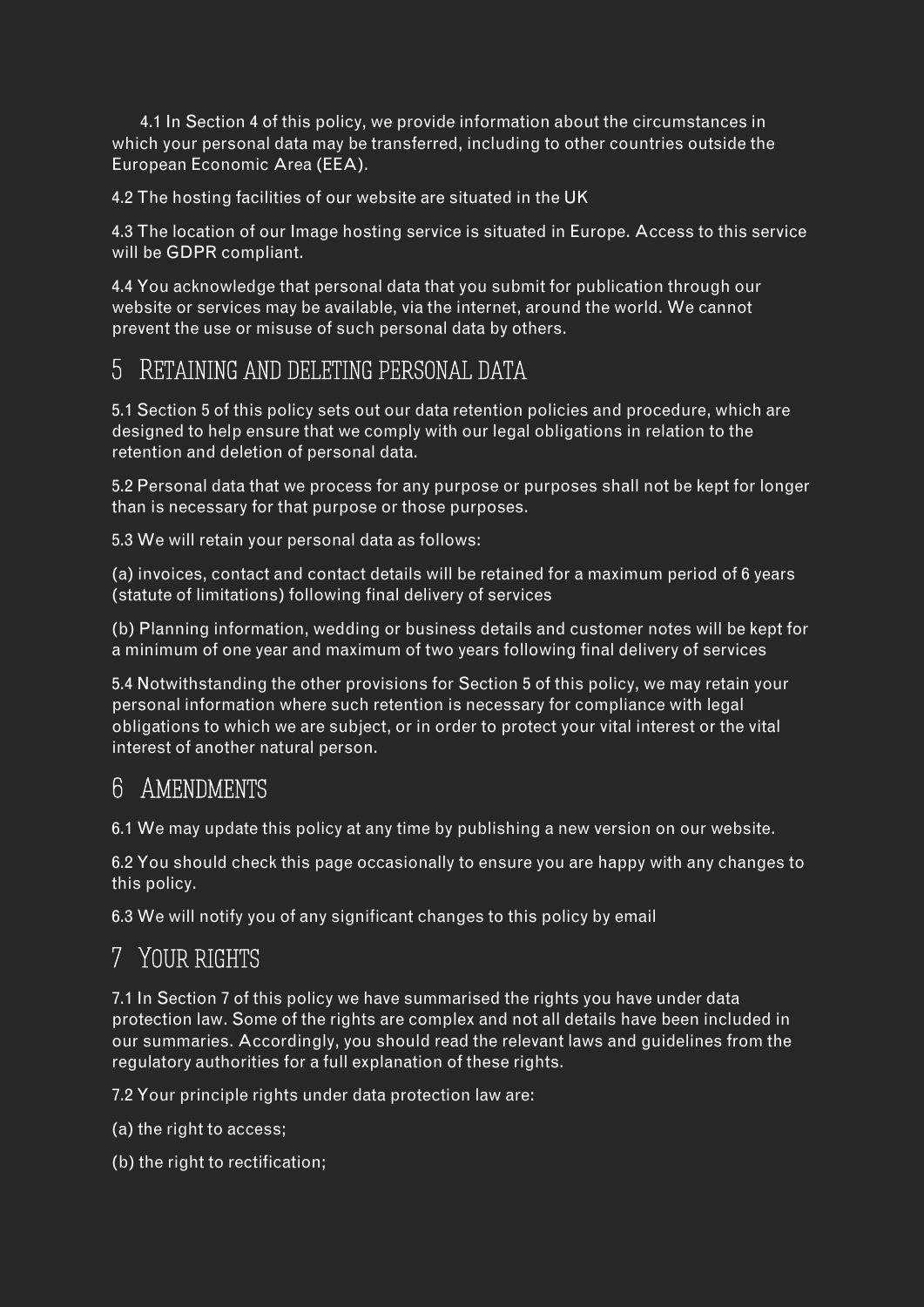- (c) the right to erasure;
- (d) the right to restrict processing;
- (e) the right to object processing;
- (f) the right to data portability;
- (g) the right to complain to a supervisory authority; and
- (h) the right to withdraw consent

7.3 You have the right to confirmation as to whether or not we process your personal data and, where we do, access to the personal data, together with certain additional information. That additional information includes details of the purposes of the processing, the categories of personal data concerned and the recipients of the personal data. Providing the rights and freedoms of others are not affected, we will supply to you a copy of your personal data. Copies of data will be subject to an administrative charge and additional costs may be subject to a reasonable fee. You can request your personal data by contacting us.

7.4 You have the right to have any inaccurate personal data about you rectified and, taking into account the purposes of the processing, to have any incomplete personal data about you completed.

7.5 In some circumstances you have the right to erase personal data without undue delay. Those circumstances include: the personal data no longer necessary in relation to the purposes for which they were collected or otherwise processed; you withdraw consent to consent-based processing; you object to the processing under certain under certain rules of applicable data protection law; the processing is for direct marketing purposes; and the personal data have been unlawfully processed. However, there are exclusions to the right to erasure. The general exclusions include where processing is necessary: for exercising the right of freedom of expression and information; for compliance with a legal obligation; or for the establishment, exercise, or defence of legal claims.

7.6 In some circumstances you have the right to restrict the processing of your personal data. Those circumstances are: you contest the accuracy of the personal data; processing is unlawful, but you oppose erasure; we no longer need the personal data for the purposes of our processing, but you require personal data for the establishment, exercise or defence of legal claims; and have objected to processing, pending the verification of that objection. Where processing has been restricted on this basis, we may continue to store your personal data. However, we will only otherwise process it: with your consent; for the establishment, exercise, or defence of legal claims; for the protection of the rights of another natural or legal person; or for reasons of important public interest.

7.7 You have the right to object to our processing of your personal data on grounds relating to your particular situation, but only to the extent that the legal basis for the processing is that the processing is necessary for: the performance of a task carried out in the public interest or in the exercise of any official authority vested in us; or the purposes of the legitimate interests pursued by us or by a third party. If you make such an objection, we will cease to process the personal information unless we can demonstrate compelling legitimate grounds for the processing which override your interests, rights and freedoms, or the processing id for the establishment, exercise or defence of legal claims.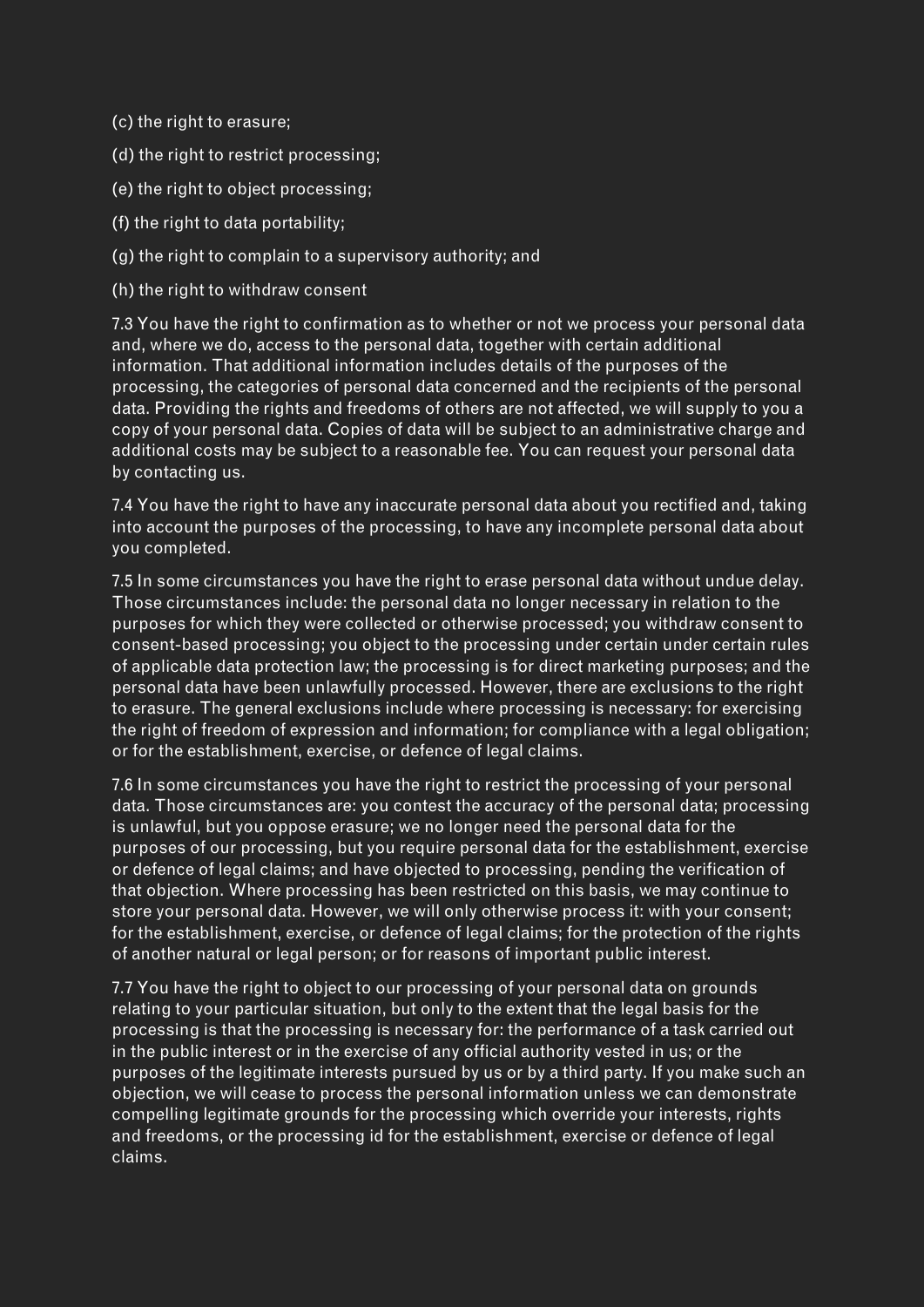7.8 You have the right to object to our processing of your personal data for direct marketing purposes including profiling for direct marketing purposes. If you make such an objection, we will cease to process your personal data for this purpose.

7.9 You have the right to object to our processing of your personal data for scientific or historical research purposes or statistical purposes on grounds relating to your particular situation, unless the processing is necessary for the performance of a task carried out for reasons of public interest.

7.10 To the extent that the legal basis for our processing of your personal data is:

(a) consent; or

(b) that the processing is necessary for the performance of a contract to which you are party or to take steps, at your request, prior to entering into a contract.

And such processing is carried out by automated means, you have the right to receive your personal data from us in a structured, commonly used, and machine-readable format. However, this right does not apply where it would adversely affect the rights and freedoms of others.

7.11 If you consider that our processing of your personal information infringes data protection laws, you have a legal right to lodge a complaint with a supervisory authority responsible for data protection. You may do so in the EU member state of your habitual residence, your place of work or the place of the alleged infringement.

7.12 You may exercise any of your rights in relation to your personal data by written notice to us.

### 8 ABOUT COOKIES

8.1 A cookie is a file containing an identifier (a string of letters and numbers) that is sent by a web server to a web browser and is stored by the browser. The identifier is then sent back to the server each time the browser requests a page from the server.

 8.2 cookies may be either "persistent" cookies or "session" cookies; a persistent cookie will be stored by a web browser and will remain valid until its set expiry date, unless deleted by the user before the expiry date; a session cookie will expire at the end of the user session, when the web browser is closed.

### 9 Cookies that we use

9.1 We use cookies for the following purposes:

(a) analysis – we use cookies to help us analyse the use and performance of our website and services

### 10 Cookies used by our service providers

10.1 Our service providers use cookies and those cookies may be stored on your computer when you visit our website.

10.2 We use Google Analytics to analyse the use of our website. Google Analytics gathers information about website use by means of cookies. The information gathered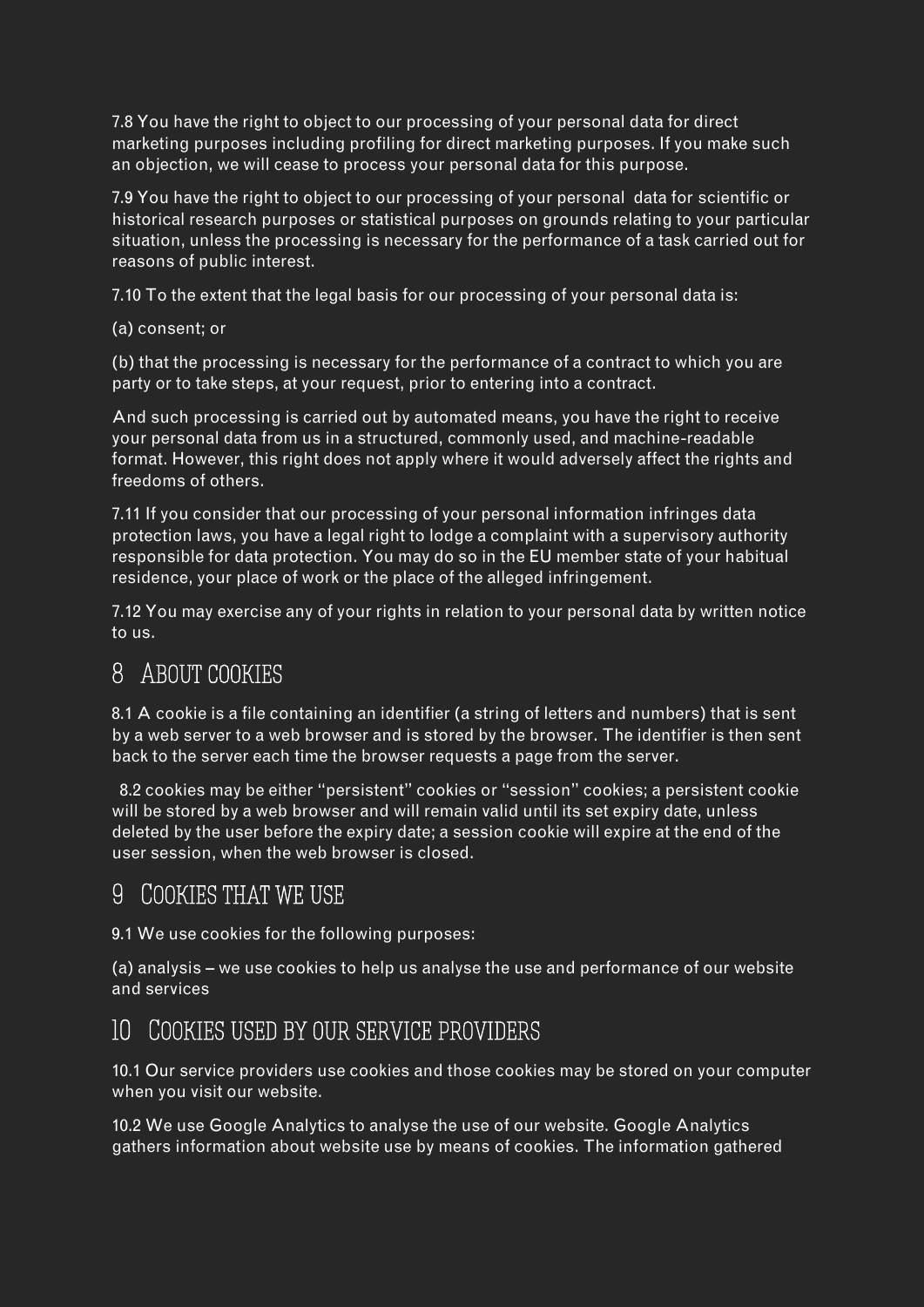relating to our website is used to create reports about the use of our website. Google's privacy policy is available at[: https://www.google.com/policies/privacy/.](https://www.google.com/policies/privacy/)

# 11 Managing cookies

11.1 Most browsers allow you to refuse to accept cookies and to delete cookies. The methods for doing so vary from browser to browser, and from version to version.

11.2 Blocking all cookies will have a negative impact on the usability of many websites.

# 12 Our details

12.1 This website is owned and operated by Albion Visual

12.2 Our registered address is 42b Stowe street, Lichfield, England WS13 6AQ.

12.3 You can contact us:

- (a) by post, to the postal address given above;
- (b) using our website contact form;
- (c) by email, using the email address(es) published on our website;
- (d) by telephone, using the telephone number(s) published on our website

### 13 Data protection officer

13.1 Our data protection officer's contact name is: Daniel Burns and can be contacted by email a[t albionvisual@gmail.com](mailto:albionvisual@gmail.com)

### CUSTOMERS AND EVENT GUESTS CAPTURED IN PHOTOS

Under GDPR legislation, a photograph may in some instances constitute a form of personal data where they can be processed to allow "the unique identification or authentication of a natural person". Albion Visual will never photograph an individual as a means of unique identification or authentication unless consensually contracted to do so. Guests at weddings or other events appear in photos/videos taken by Albion Visual as part of the visual recording of the event. Guests captured in these digital recordings do so as part of the event and their rights are protected by Albion Visual as detailed in this privacy policy.

In terms of explicit GDPR compliance, event customers and guests are photographed/videoed within the parameters of GDPR legislation on the basis of "legitimate interests". The taking of photographs/videos of event guests, when viewed as a form of processing personal data is necessary for the legitimate interests of Albion Visual as a photography and videography business, unless there is a good reason to protect a given individual's personal data which overrides those legitimate interests.

Operating within the parameters of legitimate interests as laid out in the GDPR legislation, the disproportionate effort involved in providing privacy policy information to all guests at the event and the degree to which it would distract us from performing our job renders it infeasible to do. Event clients are therefore requested to direct their guests to read this privacy policy in advance of the event and to advise them to contact us in advance with any concerns around the processing of their personal data, namely being photographed/filmed.